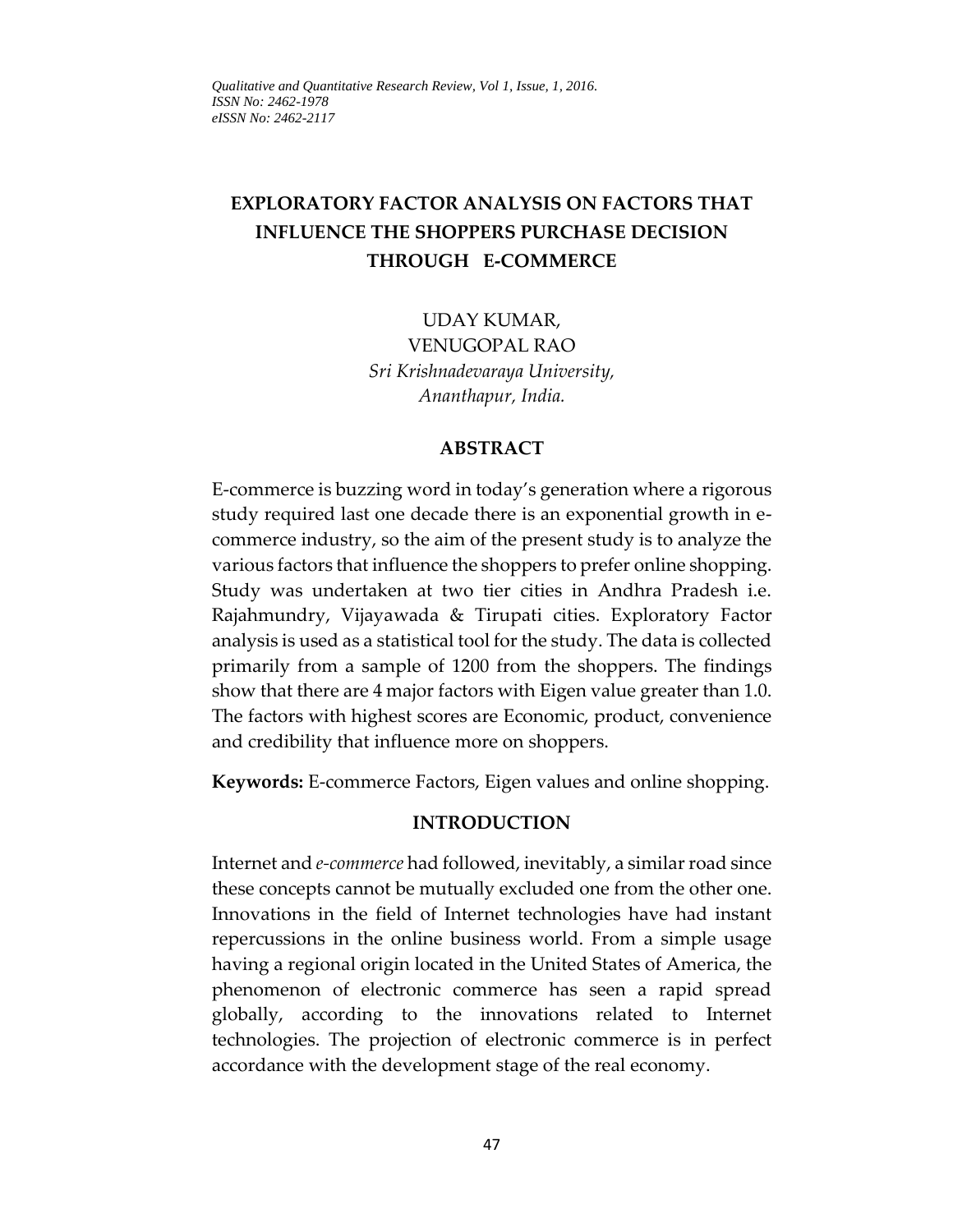### **REVIEW OF LITERATURE**

### **Definition of e-commerce**

According to IBM, which has defined this concept in 1997, *"e-business can be the key in transforming business processes using Internet technologies*.'' Analyzed from a general perspective, e-business may gather under its umbrella three major components:

- The human dimension that includes processes and activities related to research, development, marketing, manufacturing, logistics, management, etc.
- The technological-only component, akin to informationrelated technologies.
- Commercial or e-commerce component, taken as a whole and perceived primarily as a phenomenon – having a different meaning that the term known e-commerce, basically the purchase of goods and services through Internet technologies.

Electronic commerce (e-commerce) is the buying and selling, marketing of products and services, and providing information via computer networks (O'Brien & maracas, 2006). Many companies are now engaged in or sponsor three basic categories of e-commerce applications, i.e., e-commerce business-to-consumer, business-tobusiness, and consumer-to-consumer (O'Brien, 2005). Lee et al. (2011) conducted a study in Malaysia in 2010; the instrument used was questionnaire survey using seven Likert scale. Data collection method used was a snowball effect for 102 respondents. Through regression and correlation analysis, it was found that perceived value, perceived ease of use, perceived usefulness, firm's reputation, privacy, trust, reliability and functionality have a significant linear relationship to online repurchase intentions. Delafrooz et al. (2011) who conducted a study in Malaysia with 370 respondents obtained from a private university in Selangor by using path analysis found that the trust and consumer attitudes have the strongest direct effect on buying online intention. While the utilitarian orientation, convenience, price, broader product selection, and earnings have also strong indirect effect on online shopping intentions through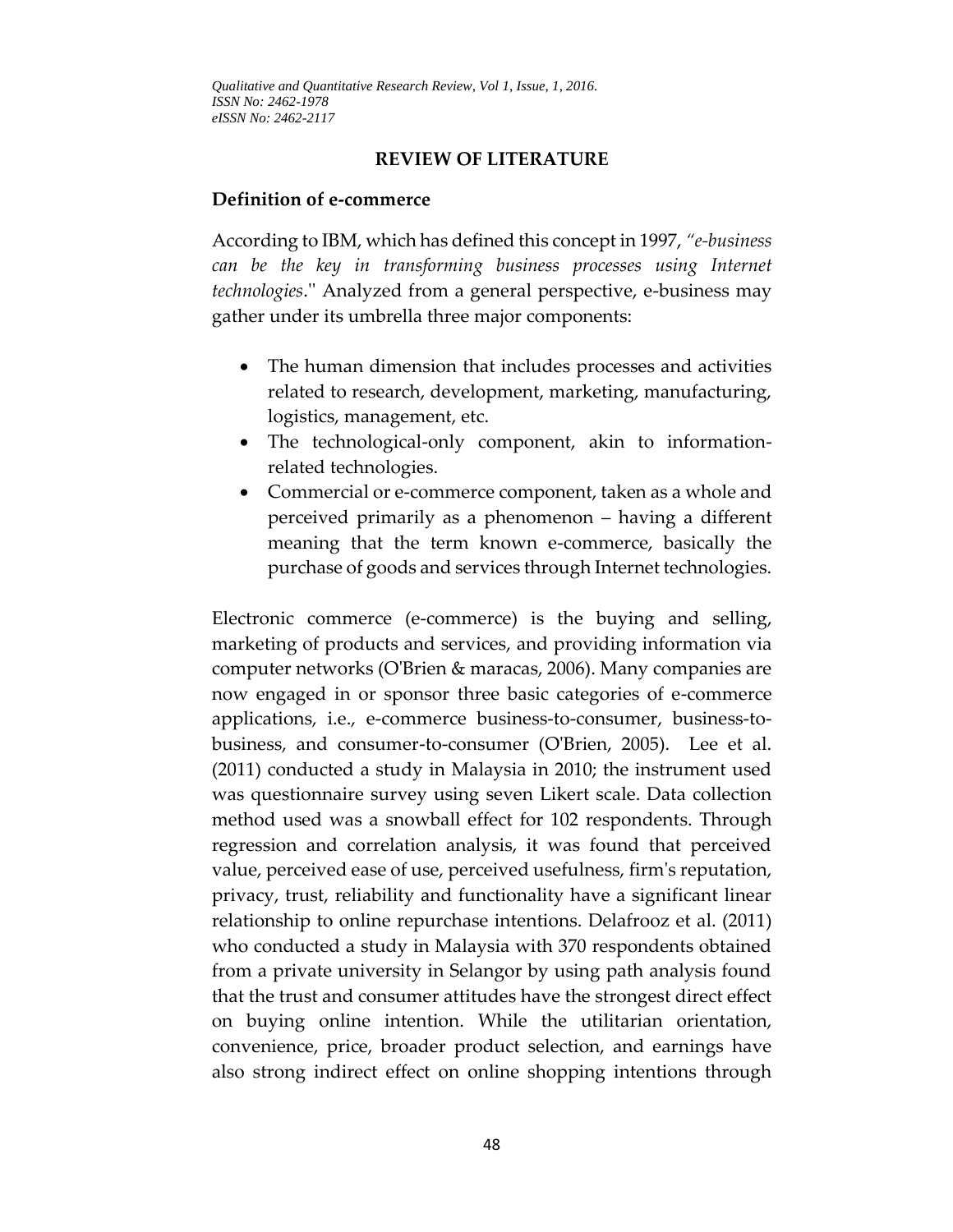attitudes toward online shopping as mediation. Kwek et al. (2010) conducted a study of 242 respondents in Malaysia by using multiple regression analysis and found that impulse buying intentions, consumer orientation to quality, customer orientation to brands, online trust and online purchasing experience is positively related to prior purchase intention of online customers. Shergill & Chen (2005) collected data by conducting surveys via e-mail randomly to 102 respondents in New Zealand. Then, using exploratory factor analysis and ANOVA found that the site design, site reliability, customer service sites, and site safety are the four dominant factors that influence consumer perceptions of online purchases.

### **Objectives of the study**

- 1. To study the various factors that influences the shoppers to opt for online shopping.
- 2. To examine the relationship among the variables those are within the factors by using exploratory factor analysis.

# **RESEARCH METHODOLOGY**

### **Sample size**

The researcher selected online shoppers in the cities of Rajahmundry, Vijayawada and Tirupati as a sample for the study.

Table No 1. *Sample distribution*

| Name of the city | No. of frequent buyers<br>through online | Sample size |
|------------------|------------------------------------------|-------------|
| Rajahmundry      | 6366                                     | 318         |
| Vijayawada       | 9329                                     | 466         |
| Tirupathi        | 8327                                     | 416         |
|                  | Total:                                   | 1200        |

*Source: compiled from websites (2014)*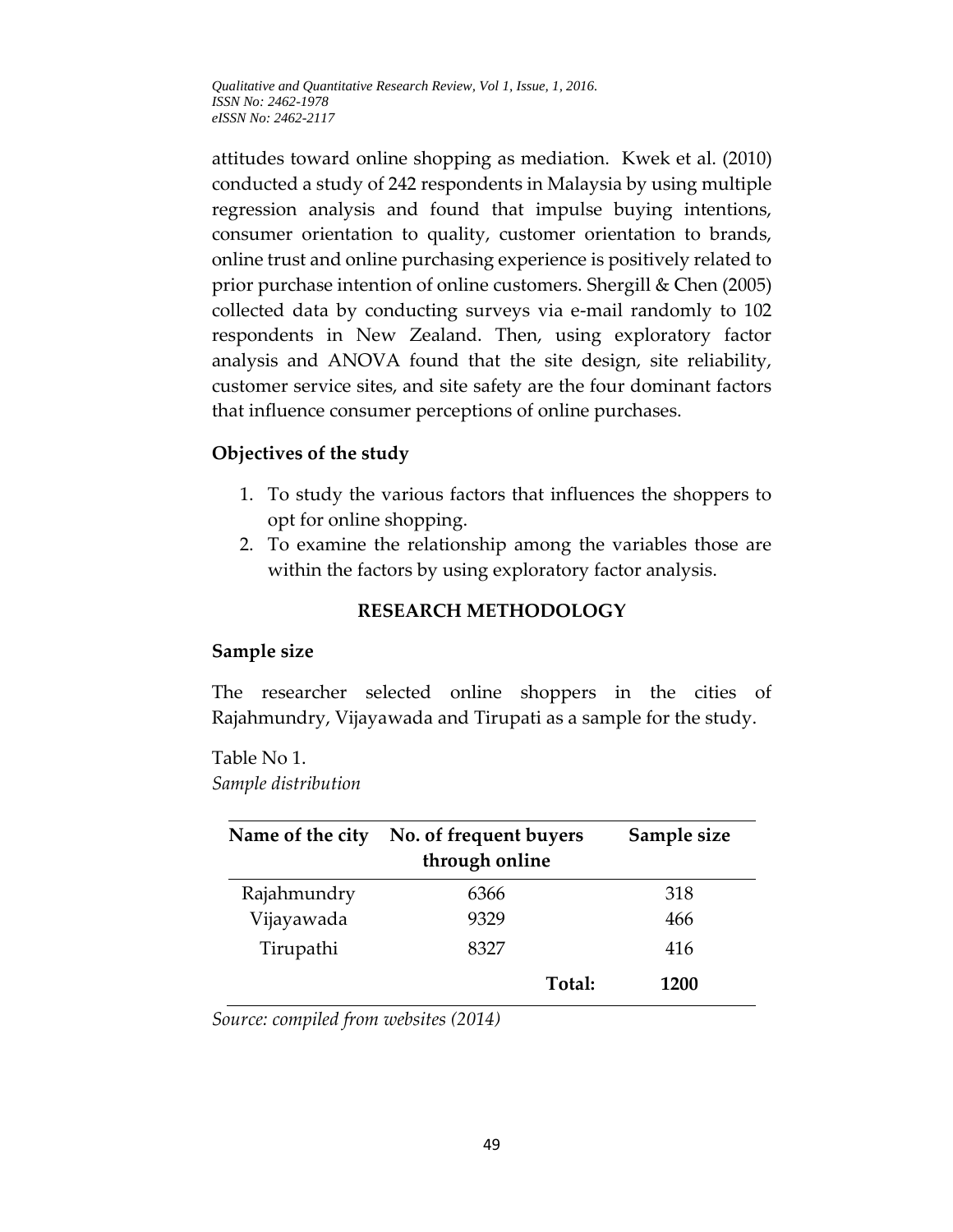Frequently buying people are taken as respondents. Convenient sampling method has been adopted for data collection.

# **DATA COLLECTION**

Both primary and secondary data has been collected for the purpose of the study. The survey method has been used to gather primary information for the study. The required data has been collected from the sample respondents with the structured questionnaire designed for the purpose. The secondary data has been collected through books, journals, magazines, internet, articles related for the study.

# **Questionnaire:**

Based on the objective of the study, close ended questionnaire is prepared. Likert Scale method has been used, respondents have been asked to state their level of agreement or disagreement on 5 point scale where 5= strongly agree; 4= agree; 3= neutral; 2= disagree; 1= strongly disagree.

# **Hypothesis**

**H0**: There is no significant relationship among variables in factors

**H1**: There is a significant relationship among variables in factors

# **Data Analysis**

Exploratory factor analysis is used with the help of SPSS-22

# **RESULTS AND DISCUSSION**

The researcher has applied the exploratory factor analysis to study the various observed variables that influence the shoppers to opt for online shopping. There are 16 variables are considered for the study and 4 major factors was extracted from the study. The following figure-4.1 shows the 4 factors of the study.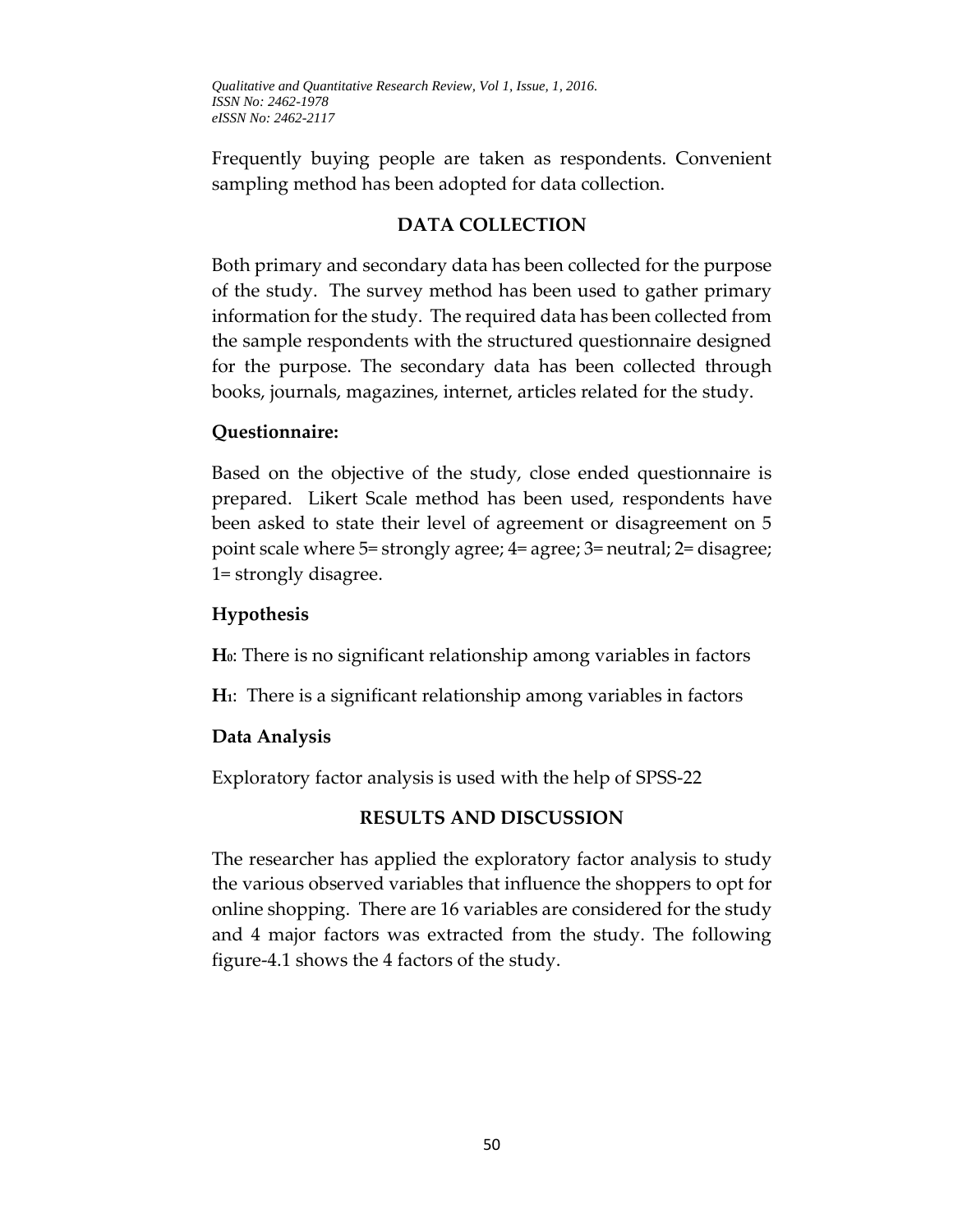

Figure 1. *Factors shoppers to opt for online shopping*

Table No 2 *Reliability Analysis*

| <b>Reliability Statistics</b> |            |
|-------------------------------|------------|
| Cronbach's Alpha              | N of Items |
| -837                          | 16         |

The first step in exploratory factor analysis is to check the reliability of the observed variables, the reliability of the data will be checked by using Cronbachs alpha. Table 1 shows the value of 0.837 as Cronbachs alpha for 16 variables. The cutoff point of cronbach alpha is 0.7, where 0.837 is very much greater than cut off rate, therefore all the sixteen variables are reliable to carry out with exploratory factor analysis.

Table No 3. *Testing of hypothesis*

| <b>KMO</b> and Bartlett's Test                  |                    |           |  |  |  |
|-------------------------------------------------|--------------------|-----------|--|--|--|
| Kaiser-Meyer-Olkin Measure of Sampling Adequacy | .825               |           |  |  |  |
| Bartlett's Test of                              | Approx. Chi-Square | 30842.350 |  |  |  |
| Sphericity                                      | df                 | 120       |  |  |  |
|                                                 | Sig.               | ()()()    |  |  |  |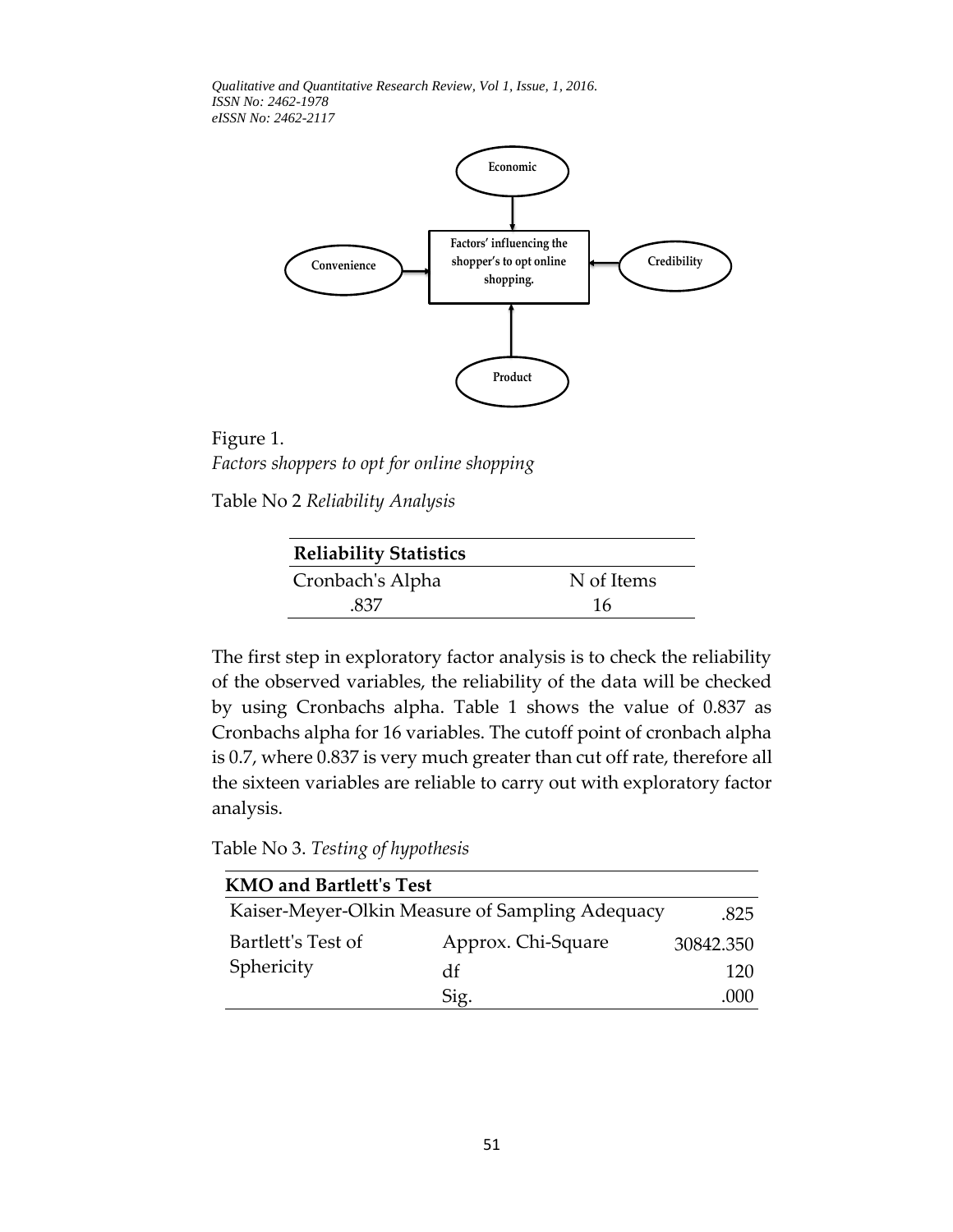### **RESULTS**

KMO and Bartlett's Test is established in order to know the strength of the factor analysis solution and to test the hypothesis. The above table 3 gives the results that KMO measure of sampling adequacy is .825 which is greater than cut off rate 0.7, indicating that factor analysis could be used for the given set of data. Further, Bartlett's test of sphericity used to test the hypothesis, where the *p* value is 0.000, which is less than significant value 0.05, where there is no proper evidence to accept the null hypothesis; therefore there is a significant relationship among variables in factors.

Table No 4 *Factor loadings*

| S1. | <b>Variables</b><br><b>Dimensions</b> |                                                                                                                                                                                                                                                                                                                        | <b>Factors</b>                            |
|-----|---------------------------------------|------------------------------------------------------------------------------------------------------------------------------------------------------------------------------------------------------------------------------------------------------------------------------------------------------------------------|-------------------------------------------|
| No  |                                       |                                                                                                                                                                                                                                                                                                                        | Loadings                                  |
| 1.  | Economic                              | I shop online because<br>$\bullet$<br>of the cheaper price.<br>I can compare price in<br>online shopping.<br>Discounts are high in<br>$\bullet$<br>online shopping.<br>Free<br>delivery<br>$\bullet$<br>influences me to go for<br>online shopping.<br>Competitive<br>price<br>availability compare<br>to solid shops. | 0.955<br>0.974<br>0.962<br>0.981<br>0.985 |
| 2.  | Product                               | To buy limited edition<br>products I prefer<br>online shopping.<br>prefer online<br>Ι.<br>$\bullet$<br>shopping due to wide<br>products availability.<br>prefer<br>online<br>I<br>shopping due to non-                                                                                                                 | 0.915<br>0.906                            |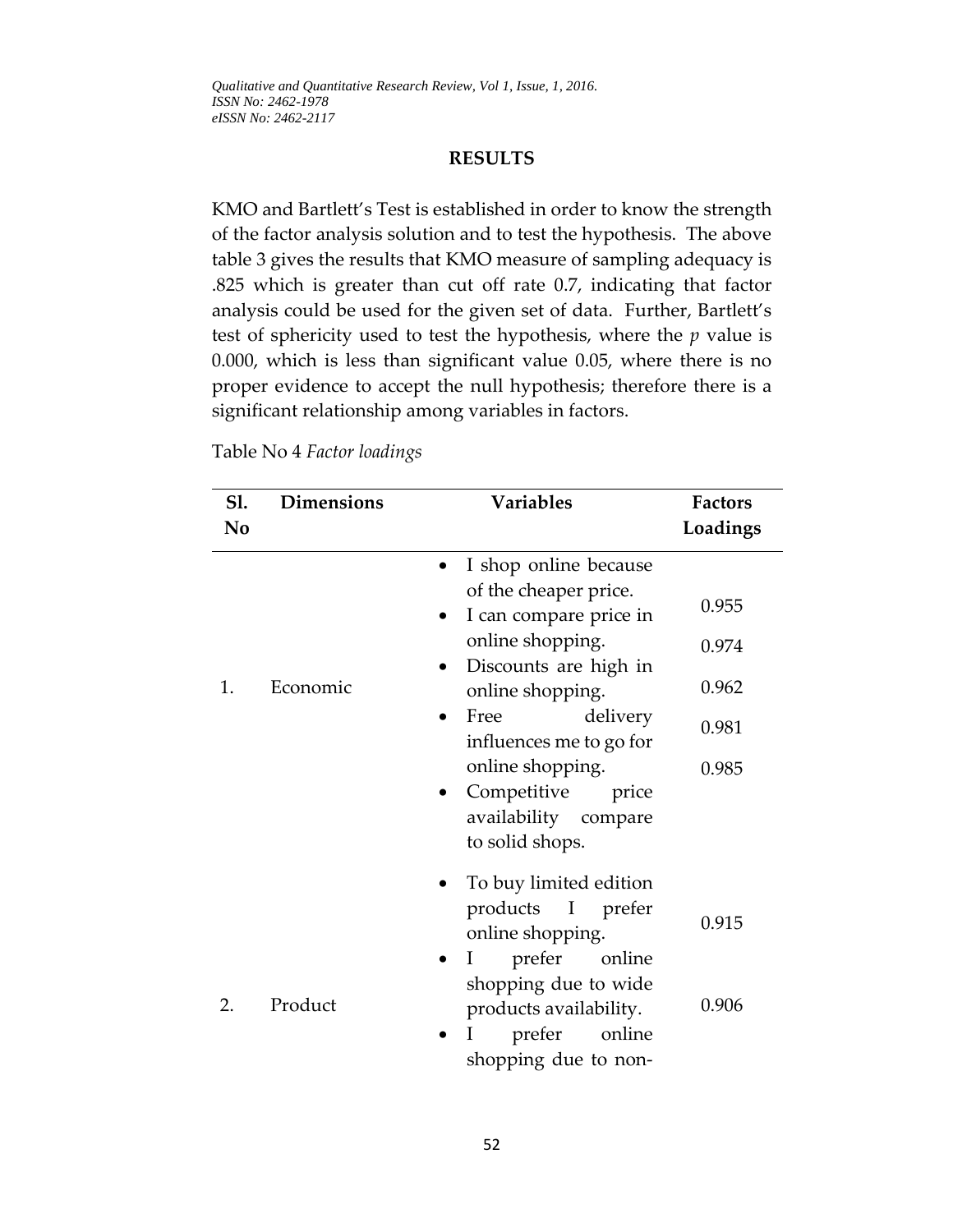|   |             | availability<br>of<br>products in<br>solid<br>shops.<br>prefer<br>I<br>online<br>shopping for sensitive<br>products. | 0.819<br>0.869 |
|---|-------------|----------------------------------------------------------------------------------------------------------------------|----------------|
|   |             | prefer<br>online<br>1<br>$\bullet$<br>shopping as I can do<br>during office<br>even<br>time.<br>24/7<br>convenience  | 0.860          |
| 3 | Convenience | make me to prefer                                                                                                    | 0.883          |
|   |             | online shopping.<br>Easy return policy<br>$\bullet$                                                                  | 0.855          |
|   |             | makes me to prefer<br>online shopping.<br>can sell or buy<br>I<br>second hand goods<br>through online.               | 0.804          |
|   |             | While shopping online<br>I can see the ratings<br>and prefer products.                                               | 0.944          |
| 4 | Credibility | Online feedback from<br>the<br>existing users<br>increases my trust to<br>prefer<br>online<br>shopping.              | 0.939          |
|   |             | Online rating is pre<br>authentication to the<br>quality assurance.                                                  | 0.851          |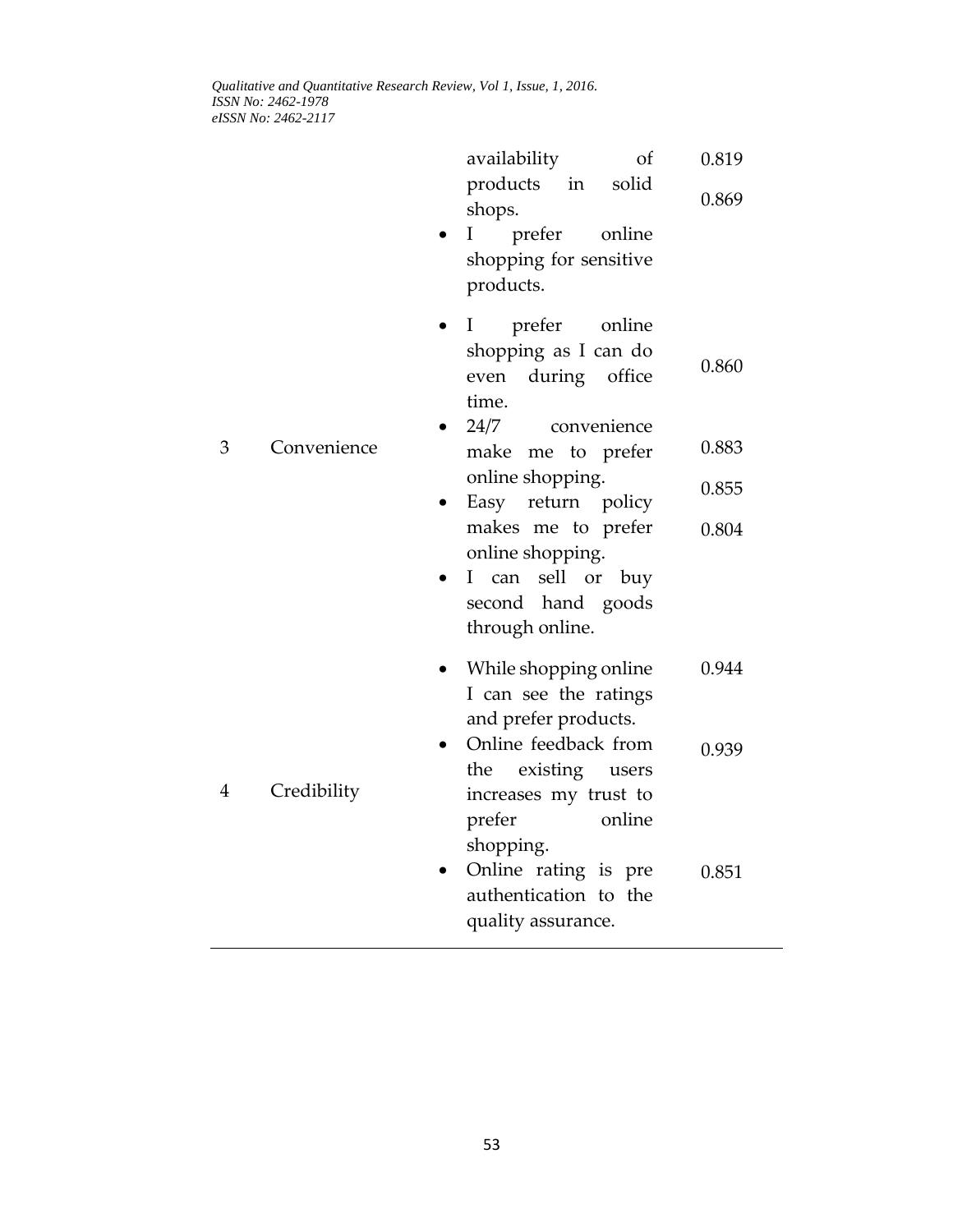# **Inference**

Table 4 presents factor matrix (component matrix). The result includes the correlation coefficient between the relevant factor score with the original standardized variables. The correlation coefficient between the factor score and the variables included in the study is called factor loadings which are presented in the above table. The factor loadings are used to compute Eigen values for each factor.

# **Factor 1: Economic factor**

The variables like, I shop online because of the cheaper price, I can compare price in online shopping, Discounts are high in online shopping, Free delivery influences me to go for online shopping, Competitive price availability compare to solid shops analysis, is having the higher factor loadings and grouped under one component. Hence all the observed variables are related to monetary benefits, the researcher named this factor as economic factor and it is observed that it is the major factor that influence the shoppers to opt online shopping.

# **Factor 2: Product**

The variables like, To buy limited edition products I prefer online shopping, I prefer online shopping due to wide products availability, I prefer online shopping due to non-availability of products in solid shops, I prefer online shopping for sensitive products, all the above variables are related to tangible product based where grouped under one component, therefore researcher named the component as product factor. It is observed another major factor that influences the shoppers.

# **Factor 3: Convinence**

The variables like, I prefer online shopping as I can do even during office time, 24/7 convenience make me to prefer online shopping, Easy return policy makes me to prefer online shopping, I can sell or buy second hand goods through online. All the said variables are grouped under one component where they are highly correlated and all the variables are related to convenient of shoppers; therefore it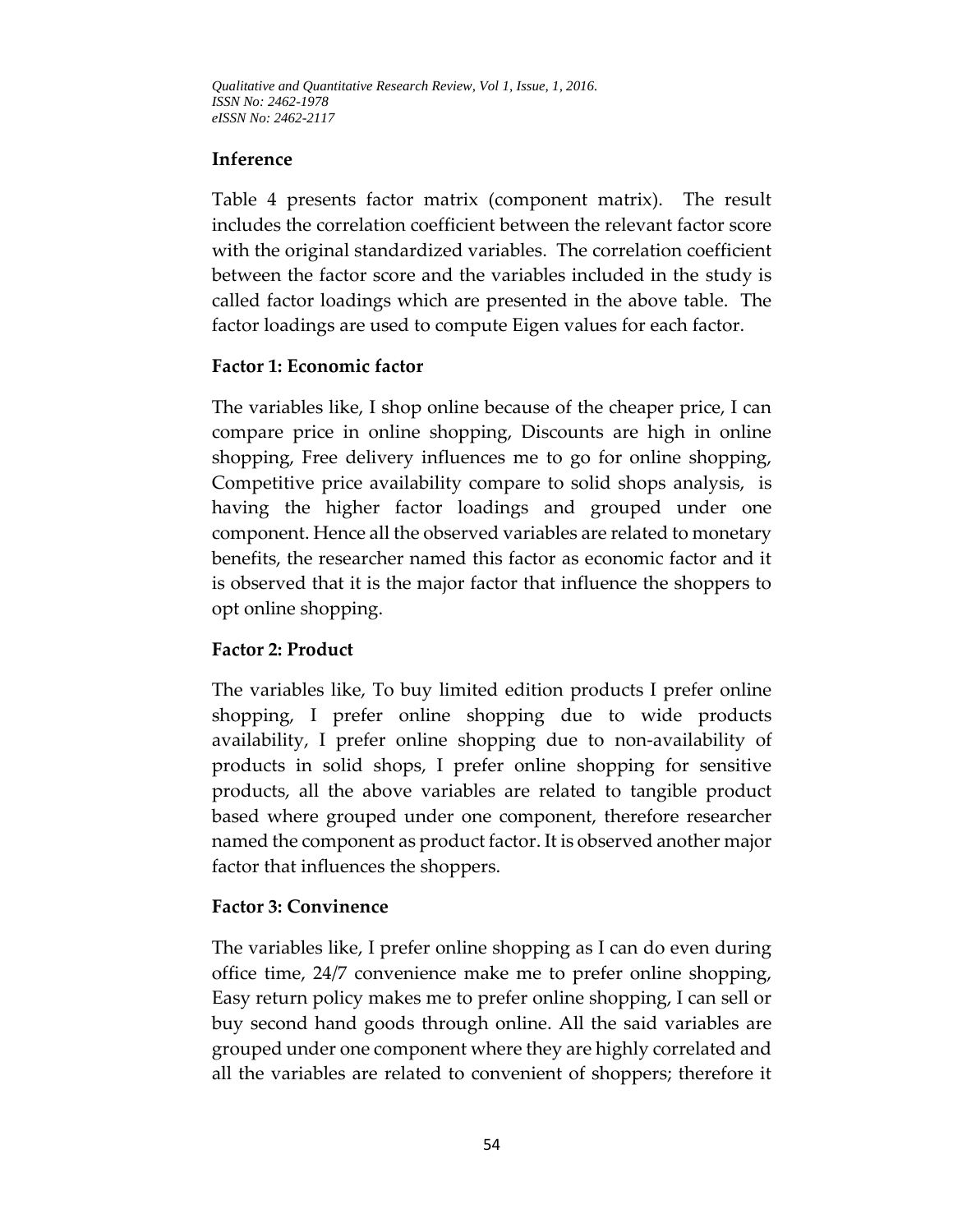was labeled as convenience factor. This is also a major factor that influences the shopper preference for online shopping.

# **Factor 4: Credibility**

Variables like, while shopping online I can see the ratings and prefer products, online feedback from the existing users increases my trust to prefer online shopping, online rating is pre authentication to the quality assurance, all the variables are grouped under one component where all the said variables are related to trust worthiness of the shoppers, therefore researcher labeled as a credibility factor, it is found that credibility also place an important role that influence the shoppers to opt for online shopping.

Table No 5. Total Variance Explained

|                |       |                      |         | <b>Extraction Sums of</b> |                  |        |                  | Rotation Sums of |        |
|----------------|-------|----------------------|---------|---------------------------|------------------|--------|------------------|------------------|--------|
|                |       | Initial Eigen values |         |                           | Squared Loadings |        | Squared Loadings |                  |        |
| Com            |       | $%$ of               |         |                           | $%$ of           | Cumul  |                  | $%$ of           |        |
| pone           |       | Varia                | Cumulat |                           | Varian           | ative  |                  | Varian           | Cumula |
| nt             | Total | nce                  | ive $%$ | Total                     | ce               | $\%$   | Total            | ce               | tive % |
| $\mathbf{1}$   | 6.319 | 39.49                | 39.491  | 6.31                      | 39.49            | 39.491 | 5.053            | 31.58            | 31.583 |
| $\overline{2}$ | 3.725 | 23.28                | 62.773  | 3.72                      | 23.28            | 62.773 | 3.387            | 21.17            | 52.755 |
| 3              | 2.890 | 18.06                | 80.834  | 2.89                      | 18.06            | 80.834 | 3.304            | 20.64            | 73.404 |
| 4              | 1.567 | 9.794                | 90.628  | 1.56                      | 9.794            | 90.628 | 2.756            | 17.22            | 90.628 |
| 5              | .343  | 2.147                | 92.775  |                           |                  |        |                  |                  |        |
| 6              | .277  | 1.729                | 94.503  |                           |                  |        |                  |                  |        |
| 7              | .213  | 1.330                | 95.834  |                           |                  |        |                  |                  |        |
| 8              | .186  | 1.163                | 96.997  |                           |                  |        |                  |                  |        |
| 9              | .136  | .848                 | 97.845  |                           |                  |        |                  |                  |        |
| 10             | .116  | .724                 | 98.569  |                           |                  |        |                  |                  |        |
| 11             | .074  | .463                 | 99.032  |                           |                  |        |                  |                  |        |
| 12             | .058  | .359                 | 99.391  |                           |                  |        |                  |                  |        |
| 13             | .043  | .272                 | 99.663  |                           |                  |        |                  |                  |        |
| 14             | .026  | .161                 | 99.824  |                           |                  |        |                  |                  |        |
| 15             | .016  | .098                 | 99.922  |                           |                  |        |                  |                  |        |
| 16             | .013  | .078                 | 100.000 |                           |                  |        |                  |                  |        |

Extraction Method: Principal Component Analysis.

Table 5 gives the output of total variance. The table explains the total variance contributed by each component. We can see that the percentage of total variance contributed by first component is 39.491,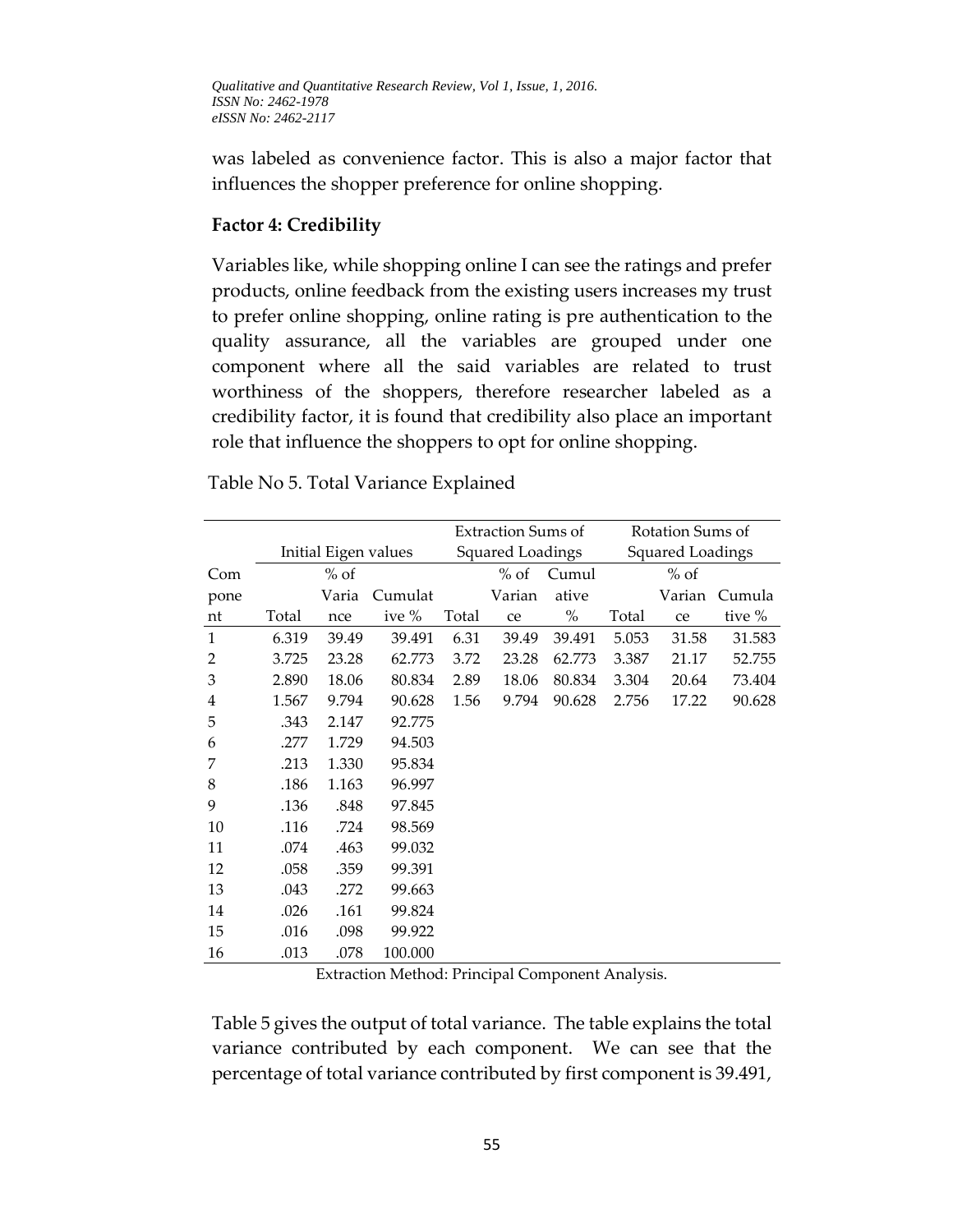second component is 23.282, third component is 18.061 and fourth component is 9.784. From the above table it is also clear that there are total 4 distinct components for the given set of 16 observed variables.

### **Scree Plot**

The scree plot gives the number of components against the Eigen values and helps to determine the optimal number of components. The components having steep slope indicates that good percentage of total variance is explained by that component, hence the component is justified. The following scree plot, the first 4 components have steep slope that is they are greater than one and later the slope is shallow that is less than one. This indicates the ideal number of components is 4.



Figure 2. *Optimal number of components*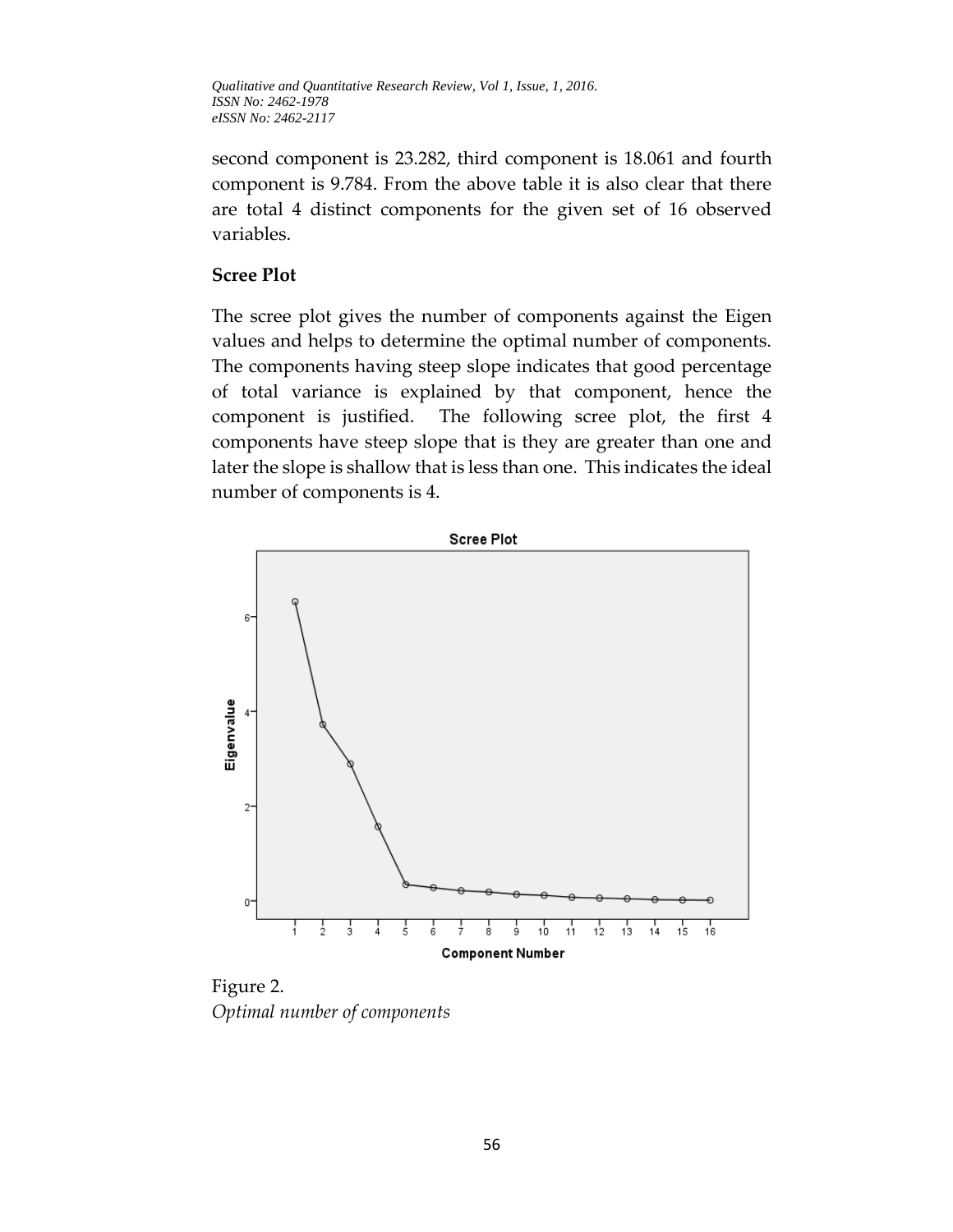Table No 6. *Summary of results of factor analysis*

 $\mathbb{R}^2$ 

 $\sim$ 

|           |                                                        |      |      | <b>Factors</b>            |             |
|-----------|--------------------------------------------------------|------|------|---------------------------|-------------|
|           |                                                        |      |      | Price Product Convenience | Credibility |
| $\bullet$ | I shop online because of<br>the cheaper price.         | .944 |      |                           |             |
|           | I can compare price in<br>online shopping.             | .955 |      |                           |             |
|           | I prefer online shopping                               |      |      |                           |             |
|           | as I can do even during<br>office time.                |      |      | .873                      |             |
|           | To buy limited edition                                 |      |      |                           |             |
|           | products I prefer online<br>shopping.                  |      | .921 |                           |             |
|           | I prefer online shopping                               |      |      |                           |             |
|           | due to wide products<br>availability.                  |      | .940 |                           |             |
|           | I prefer online shopping<br>due to non-availability of |      | .858 |                           |             |
|           | products in solid shops.                               |      |      |                           |             |
|           | Discounts are high in<br>online shopping.              | .948 |      |                           |             |
|           | While shopping online I                                |      |      |                           |             |
|           | can see the ratings and                                |      |      |                           | .932        |
|           | prefer products.<br>Online feedback from the           |      |      |                           |             |
|           | existing users increases                               |      |      |                           | .934        |
|           | my trust to prefer online<br>shopping.                 |      |      |                           |             |
|           | Free delivery influences                               |      |      |                           |             |
|           | me to go for online<br>shopping.                       | .954 |      |                           |             |
|           | 24/7 convenience make                                  |      |      |                           |             |
|           | me to prefer online                                    |      |      | .934                      |             |
|           | shopping.<br>Competitive price                         |      |      |                           |             |
|           | availability in compare to<br>solid shops.             | .962 |      |                           |             |
|           | I prefer online shopping                               |      | .880 |                           |             |
|           | for sensitive products.                                |      |      |                           |             |
|           | Easy return policy makes<br>me to prefer online        |      |      | .896                      |             |
|           | shopping.                                              |      |      |                           |             |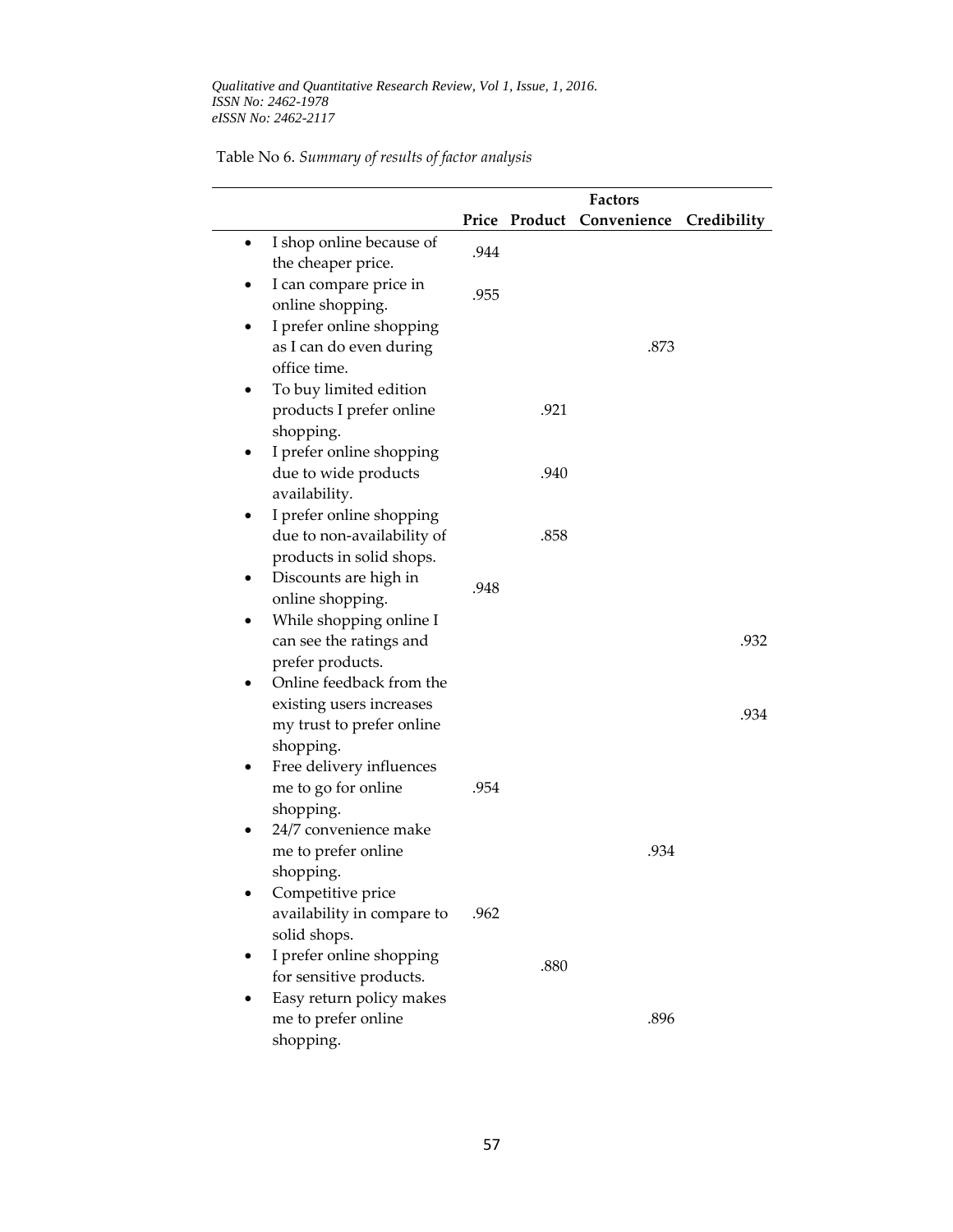| Online rating is pre            |      |      |
|---------------------------------|------|------|
| authentication to the           |      | .883 |
| quality assurance.              |      |      |
| I can sell or buy               |      |      |
| secondhand goods                | .893 |      |
| through online.                 |      |      |
| $\cdots$ $\cdots$ $\cdots$<br>. |      |      |

Extraction Method: Principal Component Analysis. *Rotation Method: Varimax with Kaiser Normalization.* a. Rotation converged in 5 iterations.

The above table 6 gives the summary of the results of the factor analysis. The items deleted indicate that they do not come under any of the component factors.

### **CONCLUSION**

From the above discussion it can be inferred that major four factors have huge impact on shoppers online purchase decision, it clearly observed that five variables are observed by economic factor, four variables are observed by product related factors, four other variables are observed by convenience factor and three variables are observed by credibility factor.

### **REFERENCE**

- Delafrooz, N., Paim, L.H., & Khatibi, A. (2011). Understanding consumer's internet Purchase intention in Malaysia. *African Journal of Business Management, 5*(3), 2837-2846.
- Kwek, C.L., Tan, H.P., & Lau, T. C. (2010). The Effects of Shopping Orientations, Online Trust and Prior Online Purchase Experience toward Customer's Online Purchase Intention. *International Business Research, 3*(3). 63-76.
- Lee, C.H., Eze, U.C., & Ndubisi, N.O. (2011). Analyzing key determinants of online repurchase intentions. *Asia Pacific Journal of Marketing and, 23*(2), 200-221.
- O'Brien, J. A. (2005). *Introduction to Information Systems. 12th Edition.*  New York: McGraw Hill.